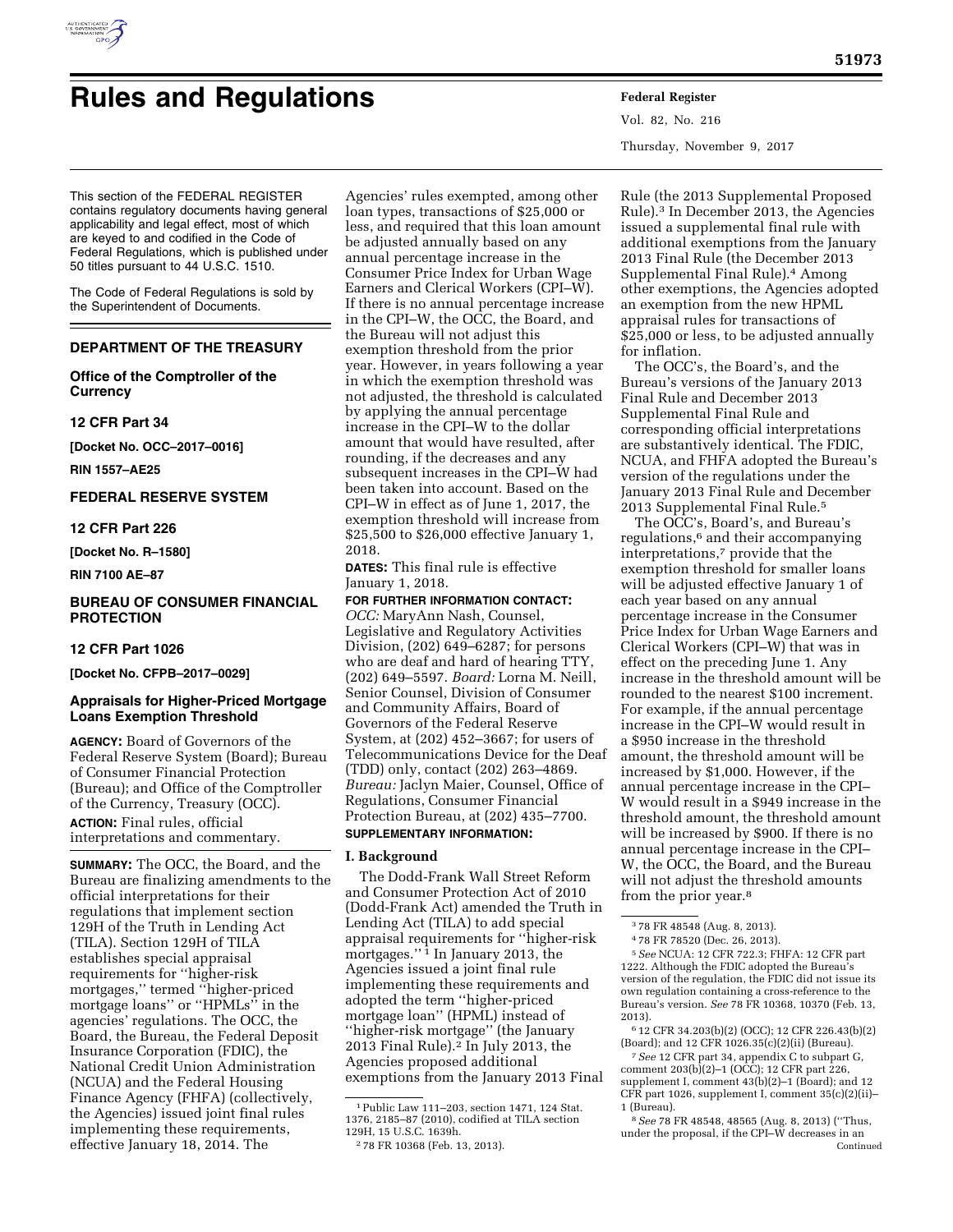On November 30, 2016, the OCC, the Board, and the Bureau published a final rule in the **Federal Register** to memorialize the calculation method used by the agencies each year to adjust the exemption threshold to ensure that the values for the exemption threshold keep pace with the CPI–W as contemplated in the December 2013 Supplemental Final Rule (HPML Small Dollar Adjustment Calculation Rule).9 The HPML Small Dollar Adjustment Calculation Rule memorialized the policy that if there is no annual percentage increase in the CPI–W, the OCC, the Board, and Bureau will not adjust the exemption threshold from the prior year. The HPML Small Dollar Adjustment Calculation Rule also provided that in years following a year in which the exemption threshold was not adjusted because there was a decrease in the CPI–W from the previous year, the threshold is calculated by applying the annual percentage change in the CPI–W to the dollar amount that would have resulted, after rounding, if the decreases and any subsequent increases in the CPI–W had been taken into account. If the resulting amount calculated, after rounding, is greater than the current threshold, then the threshold effective January 1 the following year will increase accordingly; if the resulting amount calculated, after rounding, is equal to or less than the current threshold, then the threshold effective January 1 the following year will not change, but future increases will be calculated based on the amount that would have resulted, after rounding.

# **II. 2018 Adjustment and Commentary Revision**

Effective January 1, 2018, the exemption threshold amount is increased from \$25,500 to \$26,000. This is based on the CPI–W in effect on June 1, 2017, which was reported on May 12, 2017. The Bureau of Labor Statistics publishes consumer-based indices monthly, but does not report a CPI change on June 1; adjustments are reported in the middle of the prior month. The CPI–W is a subset of the CPI–U index (based on all urban consumers) and represents approximately 28 percent of the U.S. population. The CPI–W reported on May 12, 2017, reflects a 2.1 percent increase in the CPI–W from April 2016 to April 2017. Accordingly, the 2.1 percent increase in the CPI–W from

April 2016 to April 2017 results in an exemption threshold amount of \$26,000. The OCC, the Board, and the Bureau are revising the commentaries to their respective regulations to add new comments as follows:

• Comment  $203(b)(2)-3.v$  to 12 CFR part 34, appendix C to subpart G (OCC);

• Comment 43(b)(2)–3.v to supplement I of 12 CFR part 226 (Board); and

• Comment  $35(c)(2)(ii)-3.v$  to supplement I of 12 CFR part 1026 (Bureau).

These new comments state that, from January 1, 2018, through December 31, 2018, the threshold amount is \$26,000. These revisions are effective January 1, 2018.

#### **III. Regulatory Analysis**

*Administrative Procedure Act* 

Under the Administrative Procedure Act, notice and opportunity for public comment are not required if an agency finds that notice and public comment are impracticable, unnecessary, or contrary to the public interest.10 The amendments in this rule are technical and apply the method previously set forth in the 2013 Supplemental Proposed Rule 11 and the HPML Small Dollar Adjustment Calculation Rule. For these reasons, the OCC, the Board and the Bureau have determined that publishing a notice of proposed rulemaking and providing opportunity for public comment are unnecessary. Therefore, the amendments are adopted in final form.

#### *Regulatory Flexibility Act*

The Regulatory Flexibility Act (RFA) does not apply to a rulemaking where a general notice of proposed rulemaking is not required.12 As noted previously, the agencies have determined that it is unnecessary to publish a general notice of proposed rulemaking for this joint final rule. Accordingly, the RFA's requirements relating to an initial and final regulatory flexibility analysis do not apply.

#### *Paperwork Reduction Act*

In accordance with the Paperwork Reduction Act of 1995,13 the agencies reviewed this final rule. No collections of information pursuant to the

Paperwork Reduction Act are contained in the final rule.

#### *Unfunded Mandates Reform Act*

The OCC analyzes proposed rules for the factors listed in Section 202 of the Unfunded Mandates Reform Act of 1995, before promulgating a final rule for which a general notice of proposed rulemaking was published.14 As discussed above, the OCC has determined that the publication of a general notice of proposed rulemaking is unnecessary.

#### **List of Subjects**

#### *12 CFR Part 34*

Appraisal, Appraiser, Banks, Banking, Consumer protection, Credit, Mortgages, National banks, Reporting and recordkeeping requirements, Savings associations, Truth in lending.

#### *12 CFR Part 226*

Advertising, Appraisal, Appraiser, Consumer protection, Credit, Federal Reserve System, Mortgages, Reporting and recordkeeping requirements, Truth in lending.

# *12 CFR Part 1026*

Advertising, Appraisal, Appraiser, Banking, Banks, Consumer protection, Credit, Credit unions, Mortgages, National banks, Reporting and recordkeeping requirements, Savings associations, Truth in lending.

#### **DEPARTMENT OF THE TREASURY**

#### **Office of the Comptroller of the Currency**

#### **Authority and Issuance**

For the reasons set forth in the preamble, the OCC amends 12 CFR part 34 as set forth below:

# **PART 34—REAL ESTATE LENDING AND APPRAISALS**

■ 1. The authority citation for part 34 continues to read as follows:

**Authority:** 12 U.S.C. 1 *et seq.,* 25b, 29, 93a, 371, 1463, 1464, 1465, 1701j-3, 1828(o), 3331 *et seq.,* 5101 *et seq.,* 5412(b)(2)(B) and 15 U.S.C. 1639h.

# **Subpart G—Appraisals for Higher-Priced Mortgage Loans**

■ 2. In appendix C to subpart G, under *Section 34.203—Appraisals for Higher-Priced Mortgage Loans,* under *Paragraph 34.203(b)(2),* paragraph 3.v is added to read as follows:

annual period, the percentage increase would be zero, and the dollar amount threshold for the exemption would not change.'').

<sup>9</sup>*See* 81 FR 86250 (Nov. 30, 2016).

<sup>10</sup> 5 U.S.C. 553(b)(B).

<sup>11</sup>*See* 78 FR 48548, 48565 (Aug. 8, 2013) (''Thus, under the proposal, if the CPI–W decreases in an annual period, the percentage increase would be zero, and the dollar amount threshold for the exemption would not change.'').

<sup>12</sup> 5 U.S.C. 603 and 604.

<sup>13 44</sup> U.S.C. 3506; 5 CFR part 1320. 14 2 U.S.C. 1532.